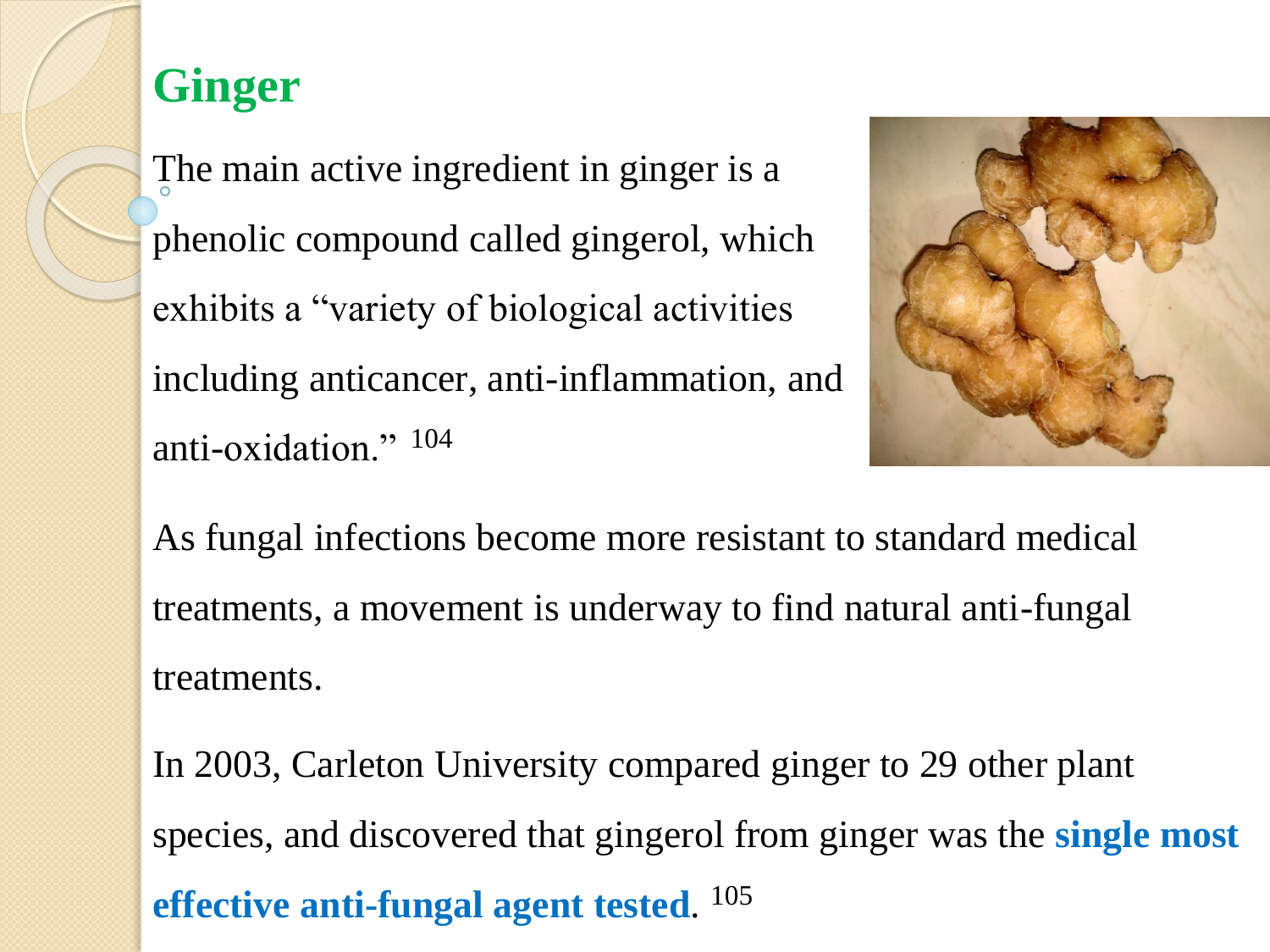Similarly, bacterial superbugs are on the rise throughout the world, often becoming resistant to multiple antibiotics.

In 2010, the *Journal of Microbiology and Antimicrobials* compared ginger's bacteria fighting ability vs. three different antibiotics: chloramphenicol, ampicillin and tetracycline. <sup>106</sup>



The study found that "ginger extract of both the plant and root showed a **higher antibacterial activity** against *Staph aureus*  and *Strep pyogenes*" than the 3 antibiotics! <sup>106</sup>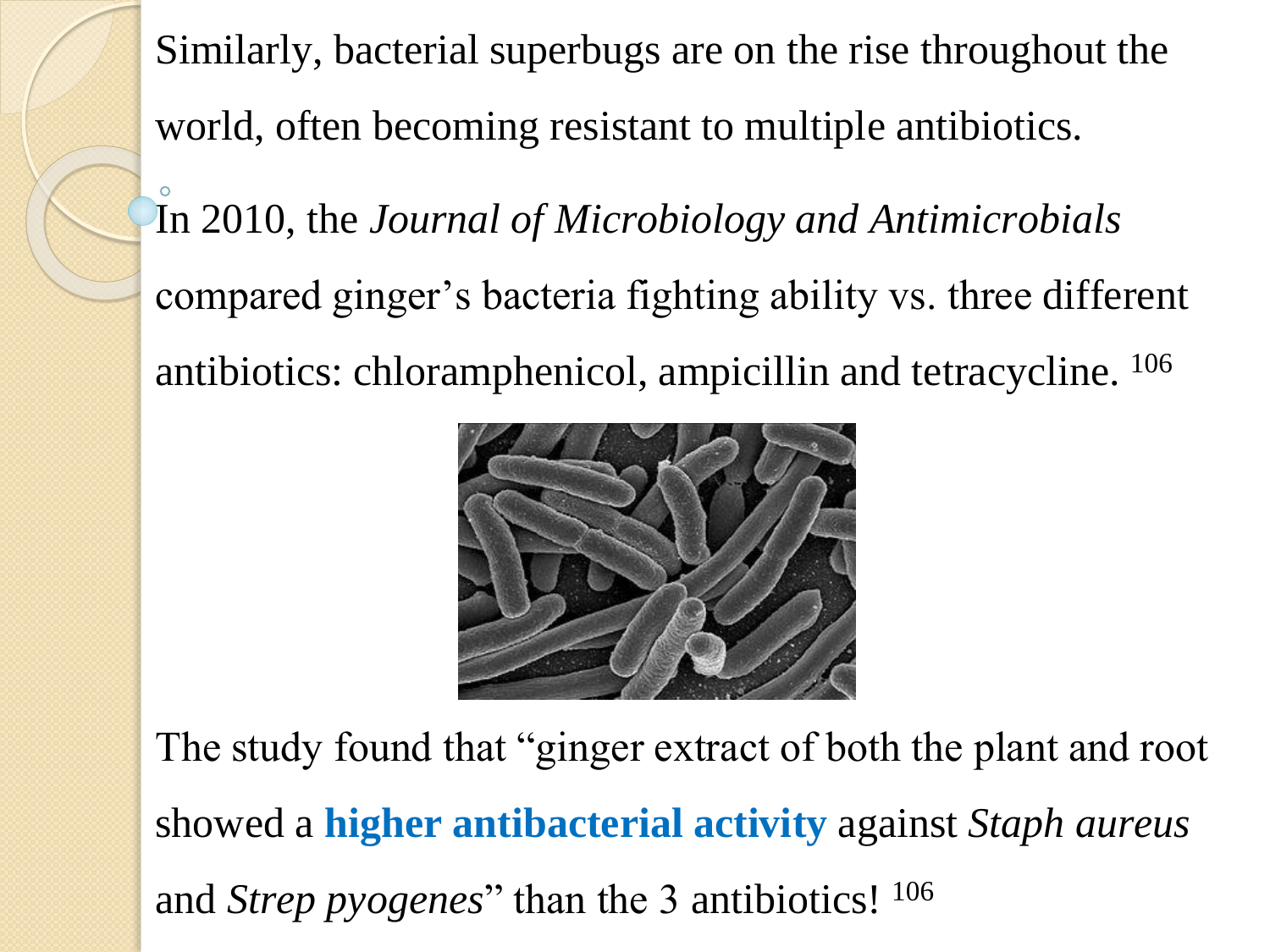Perhaps ginger's most important, yet undervalued, health benefit rests in its ability to fight several forms of cancer. For example, according to the American Cancer Society, over 20,000 women are diagnosed with ovarian cancer each year, and it accounts for "more deaths than any other cancer of the female reproductive system." 107

In 2007, the journal *BMC Complimentary and Alternative Medicine* published a landmark study that tested ginger's ability to block the growth of ovarian cancer. The results demonstrated that exposing ovarian cancer cells to ginger's active ingredient gingerol, "induced profound growth inhibition in **all** ovarian cancer cell lines tested." 108